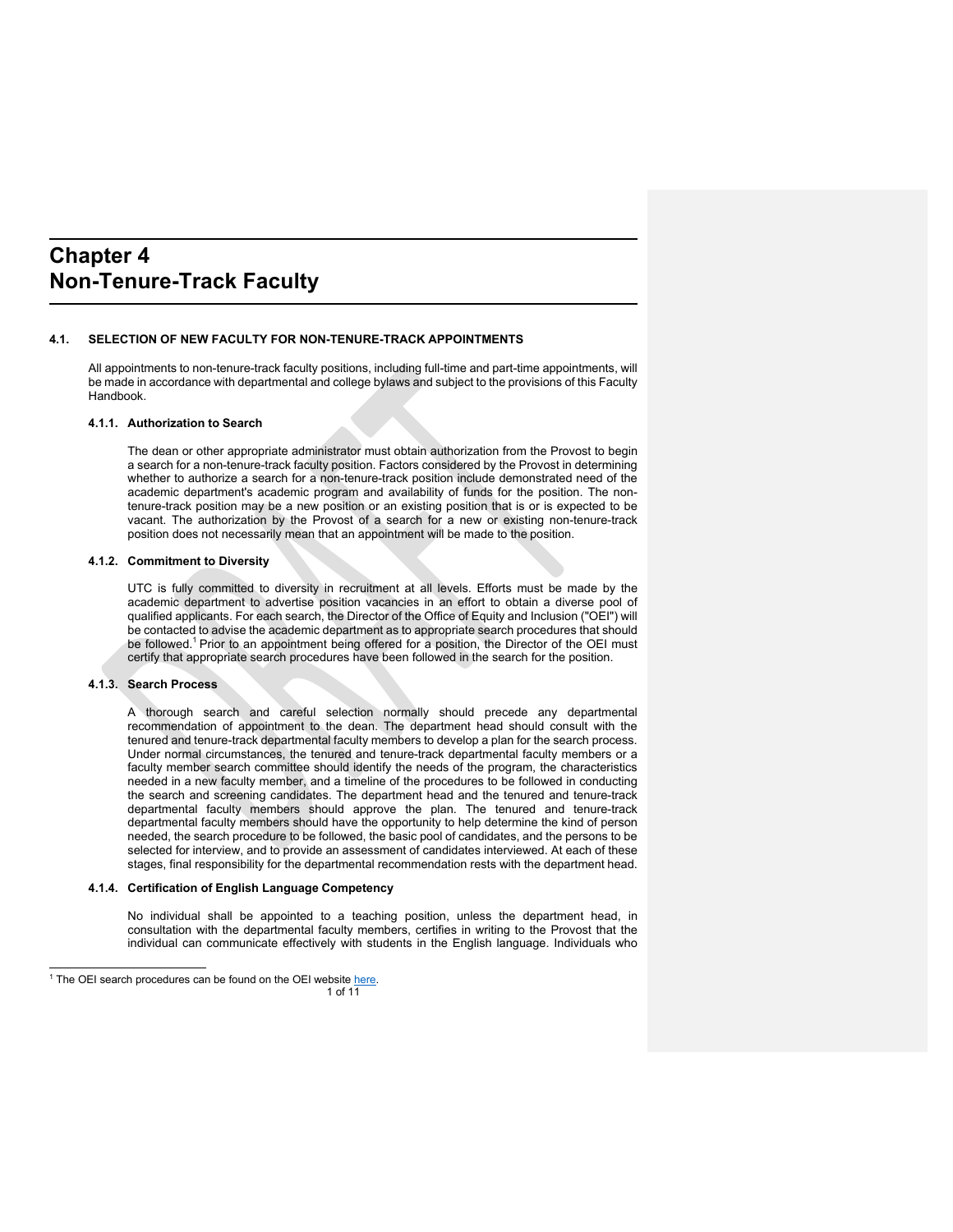teach courses that are conducted primarily in a foreign language are exempt.<sup>2</sup> The certification form is available on the UTC Academic Affairs website here.

#### **4.1.5. Recommendation to Appoint**

A departmental recommendation of appointment for a non-tenure-track position shall be made by the department head to the dean. If the dean agrees with the departmental recommendation, the department head and dean shall forward the recommendation to the Provost. Each recommendation should be accompanied by a full set of the candidate's credentials and any required forms or certifications. Following a departmental decision to recommend an appointment of a candidate to a position, there may be informal discussions concerning rank, salary and other terms of employment between the department head or dean and the candidate. Such discussions serve merely to shape and influence the recommendations of the department head or dean and do not constitute a binding commitment by UTC.

#### **4.1.6. Letter of Appointment**

Official notification of appointment is made by letter from the Provost. The letter of appointment must specify:

- **1.** the rank at which the faculty member is being appointed;
- **2.** the faculty member's initial salary and related financial conditions;
- **3.** the faculty member's general duties and expectations; and
- **4.** the duration of the appointment.

Only the letter of appointment from the Provost to the candidate regarding the terms and conditions of the appointment is binding on UTC. Any other representations concerning the terms and conditions of the appointment, whether oral or written, are not authorized by UTC and not binding on UTC.

The faculty member's written acceptance of the letter of appointment, together with execution of normal university employment forms, completes the initial appointment.

#### **4.2. GENERAL APPOINTMENT TERMS AND CONDITIONS**

The employment of non-tenure-track faculty is governed by the terms of the appointment letter, applicable provisions of the Faculty Handbook, college and departmental bylaws, and applicable provisions of University policies and procedures. Non-tenure-track faculty members enjoy the same academic freedom as tenured and tenure-track faculty members.

Conditions necessary to perform assigned duties in a professional manner, including such things as appropriate office space, necessary supplies, support services, and equipment will be provided to nontenure-track faculty members. Departments should have consistent criteria for deciding teaching assignments. Departments should consider the views of non- tenure-track faculty in setting schedules and other issues that impact quality of teaching and working conditions. Opportunities for faculty development, including travel to scholarly meetings, should be provided whenever possible.

Non-tenure-track faculty members may participate in college and/or departmental activities as outlined in college and departmental bylaws. Depending on stipulations of departmental and college bylaws, nontenure-track faculty members may have the opportunity to participate in departmental, college, and/or

<sup>&</sup>lt;sup>2</sup> See UT System Policy Concerning English Language Competency of UT Instructional Staff.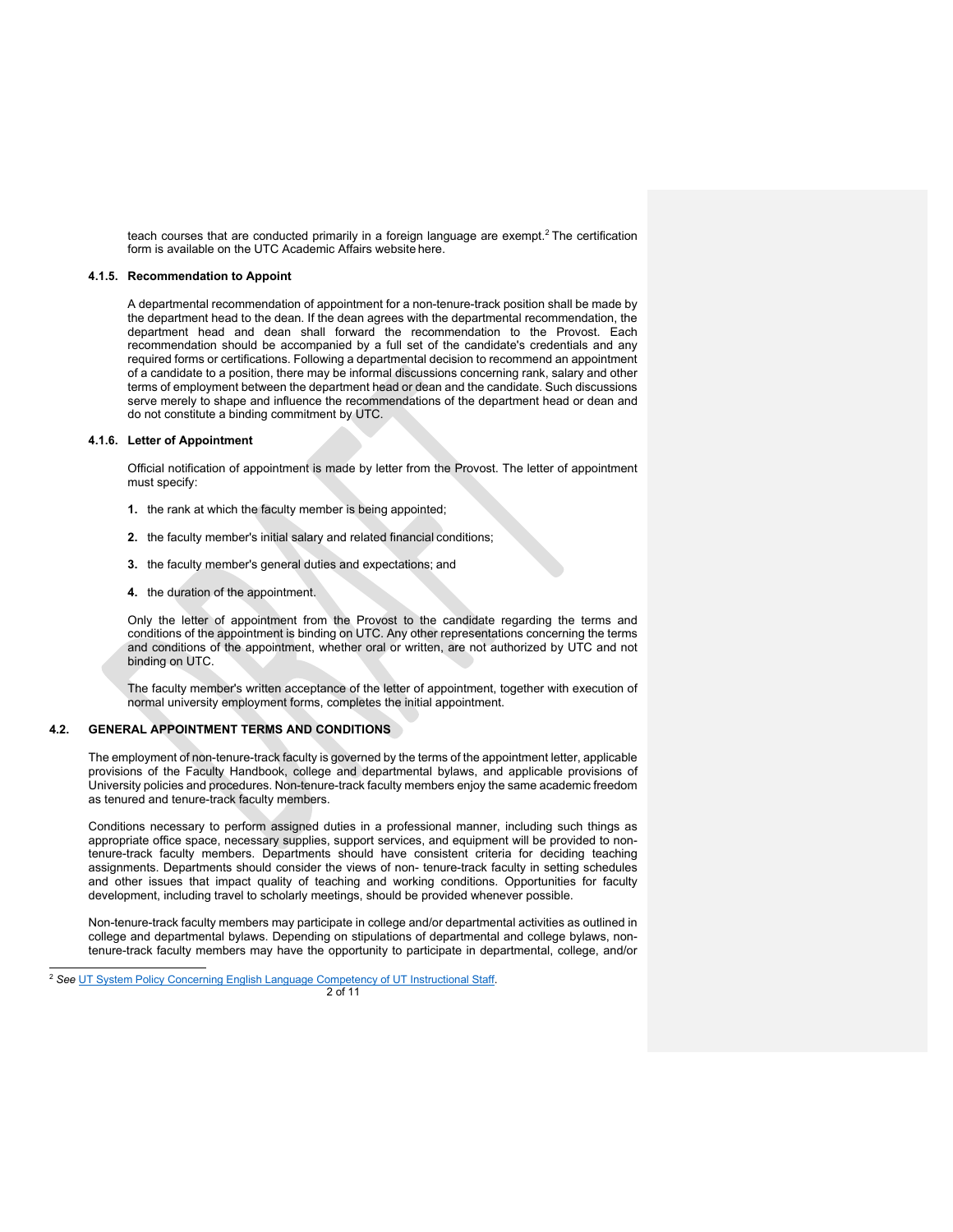university governance, including service on university-wide committees and in other assigned positions. Non-tenure-track faculty members may also serve on graduate committees if the dean, Graduate Council, and Dean of the Graduate School, in consultation with the department head, have evaluated and approved their academic credentials.

The level of representation of non-tenure-track faculty on the Faculty Senate is determined by the Faculty Senate and set forth in the **Faculty Senate Bylaws**.

# **4.3. REAPPOINTMENT**

A non-tenure-track appointment (whatever its duration) may be renewed for a new term pursuant to the reappointment review process described in this section. A non-tenure-track faculty member's reappointment review is combined with his or her annual performance review in the year in which reappointment is under consideration.

The department head is responsible for the careful evaluation of the faculty member in determining whether to recommend reappointment for a new term. Reappointment recommendations will include consideration of available funding and the faculty member's performance. A non-tenure-track appointment may be, by its nature, funding-limited; the compensation amounts for the position may be funded through a grant, contract, or restricted donation, and it may automatically expire when funding lapses.

The department head will make a recommendation regarding reappointment to the dean. The dean will consider the department head's recommendation and make a recommendation regarding reappointment to the Provost. The Provost will consider the recommendation of the dean and make a final decision regarding reappointment.

The Provost shall provide the faculty member notice of his or her decision in writing. If the Provost decides not to reappoint a non-tenure-track faculty member, the Provost, whenever feasible, should give the faculty member at least (a) one month's written notice of termination of the faculty member's employment or (b) salary equivalent to that which would be paid in the event of one month's notice of the termination of the faculty member's employment.

#### **4.4. NON-TENURE-TRACK FACULTY EVALUATION**

All faculty holding non-tenure-track appointments will be evaluated annually as appropriate to the particular appointment. The department head will evaluate annually all non-tenure-track faculty members holding Teaching,<sup>3</sup> Clinical,<sup>4</sup> or Faculty of Practice<sup>5</sup> appointments within the department. A nontenure-track faculty member holding a Research<sup>6</sup> appointment will be evaluated by the principal investigator(s) of the research grant or contract, or, if the principal investigator(s) are not able to perform the evaluation, by the department head. Each academic department will be responsible for establishing procedures in the departmental bylaws for the regular review of all non-tenure-track faculty members.

The scope of a non-tenure-track faculty member's evaluation will be determined by the assigned duties specified in the faculty member's appointment letter, and the standards for evaluation should be consistent with the relevant standards of performance for teaching, research, and service as defined at

<sup>&</sup>lt;sup>3</sup> See **Section 4.7.1**, below regarding non-tenure-track Teaching appointments.

<sup>4</sup> *See* Section 4.7.3. below regarding non-tenure-track Clinical appointments.

<sup>&</sup>lt;sup>5</sup> See **Section 4.7.4.** below regarding non-tenure-track Faculty of Practice appointments.

<sup>&</sup>lt;sup>6</sup> See **Section 4.7.2.** below regarding non-tenure-track Research appointments.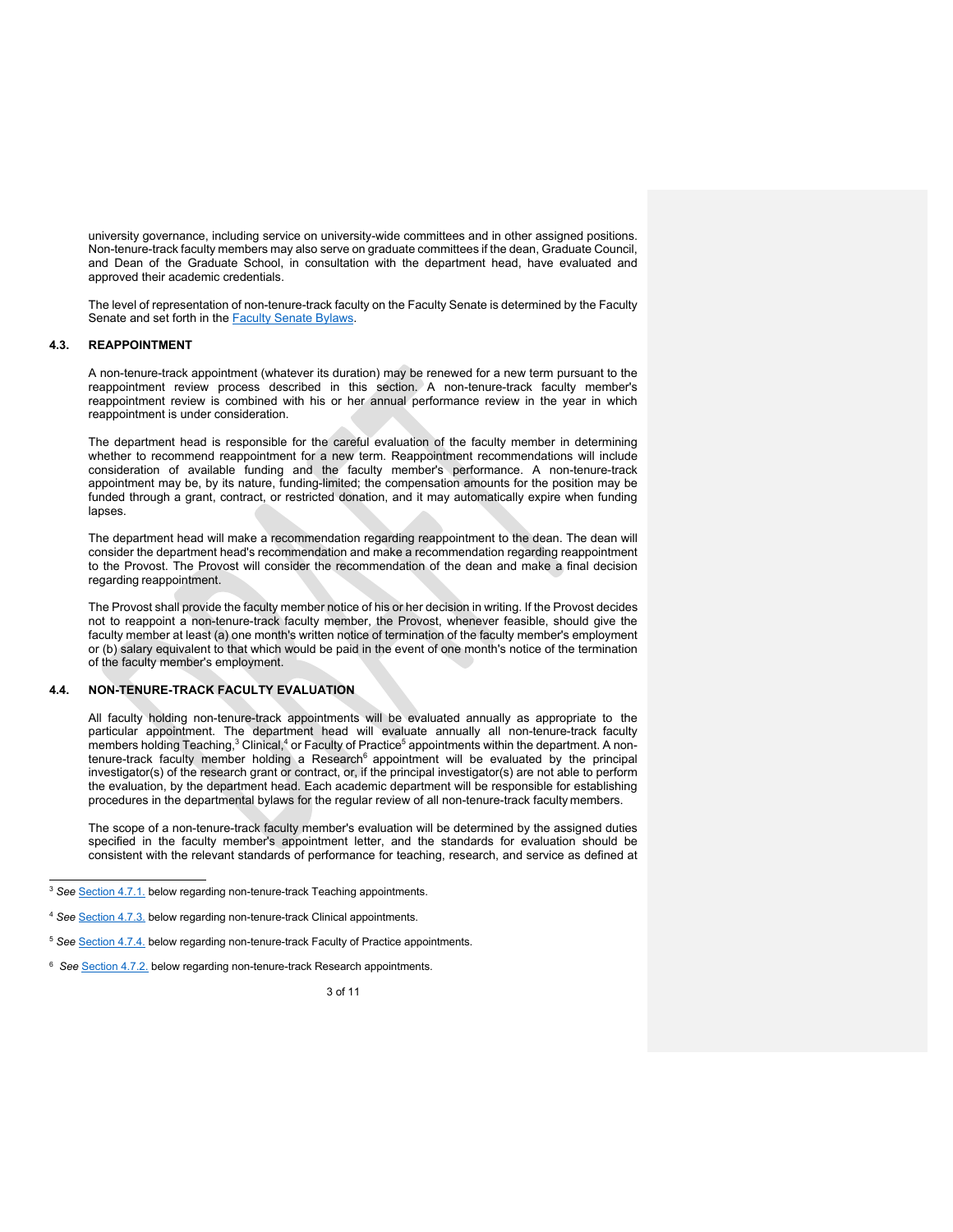UTC. Reporting of evaluation results should be consistent within the academic department and the college and are subject to the approval of the dean. The records of non-tenure-track faculty member evaluations will be maintained within the academic department and the Faculty Records Office.

#### **4.5. TERMINATION PRIOR TO EXPIRATION OF APPOINTMENT TERM**

A non-tenure-track faculty member may be terminated for Adequate Cause (as defined in UT Policy  $\overline{BTO006}$ <sup>7</sup> prior to the expiration of the faculty member's appointment term. In the event that a department head recommends to the dean and Provost that a non-tenure-track faculty member be terminated for adequate cause, the department head and dean shall meet with the faculty member to present the reasons for the recommended termination and to permit the faculty member to respond. If, after this meeting, the dean concludes that adequate cause for the termination exists, a recommendation for termination shall be forwarded to the Provost. If the Provost agrees with the termination recommendation, the Provost shall inform the faculty member of his or her termination in writing. The Provost shall also notify the faculty member in writing of his or her right to a post-termination hearing under the Tennessee Uniform Administrative Procedures Act (*see* Tenn. Code Ann. § 4-5- 301 *et seq.*).

### **4.6. GRIEVANCES AND APPEALS**

Non-tenure-track faculty members may exercise the grievance and appeal procedures outlined in Chapter 5 of this Handbook, except for those grievance and appeal procedures that are expressly applicable only to tenured and tenure-track faculty members.

#### **4.7. NON-TENURE-TRACK APPOINTMENTS**

#### **4.7.1. Teaching Appointments**

UTC may hire non-tenure-track Teaching faculty members for specific teaching assignments; engagement in disciplinary scholarship and/or public or disciplinary service may be added to the terms of employment as outlined by the hiring college or department.

UTC uses the following ranks or titles for Teaching appointments:

**Lecturer:** This rank is for those who hold the appropriate degree for their discipline (or its professional equivalent) and who are appointed for full or part-time teaching. Teaching appointments at this rank will be made for a definite term of one year or less.

Normally, those holding the rank of Lecturer will:

- 1. Have a minimum of a master's degree in the teaching discipline, or a master's degree in another discipline along with professional experience in teaching discipline;
- 2. Have demonstrated ability or potential as a teacher in the discipline;
- 3. Effectively participate in service activities aligned with the department's needs;
- 4. Have demonstrated capacity to relate appropriately to students and professional colleagues; and
- 5. Effectively engage in professional development and/or research activities in cases where college or departmental bylaws identify these activities as an obligation of the position.

4 of 11

<sup>7</sup> *See also* Section 3.10.10.3. of this Handbook.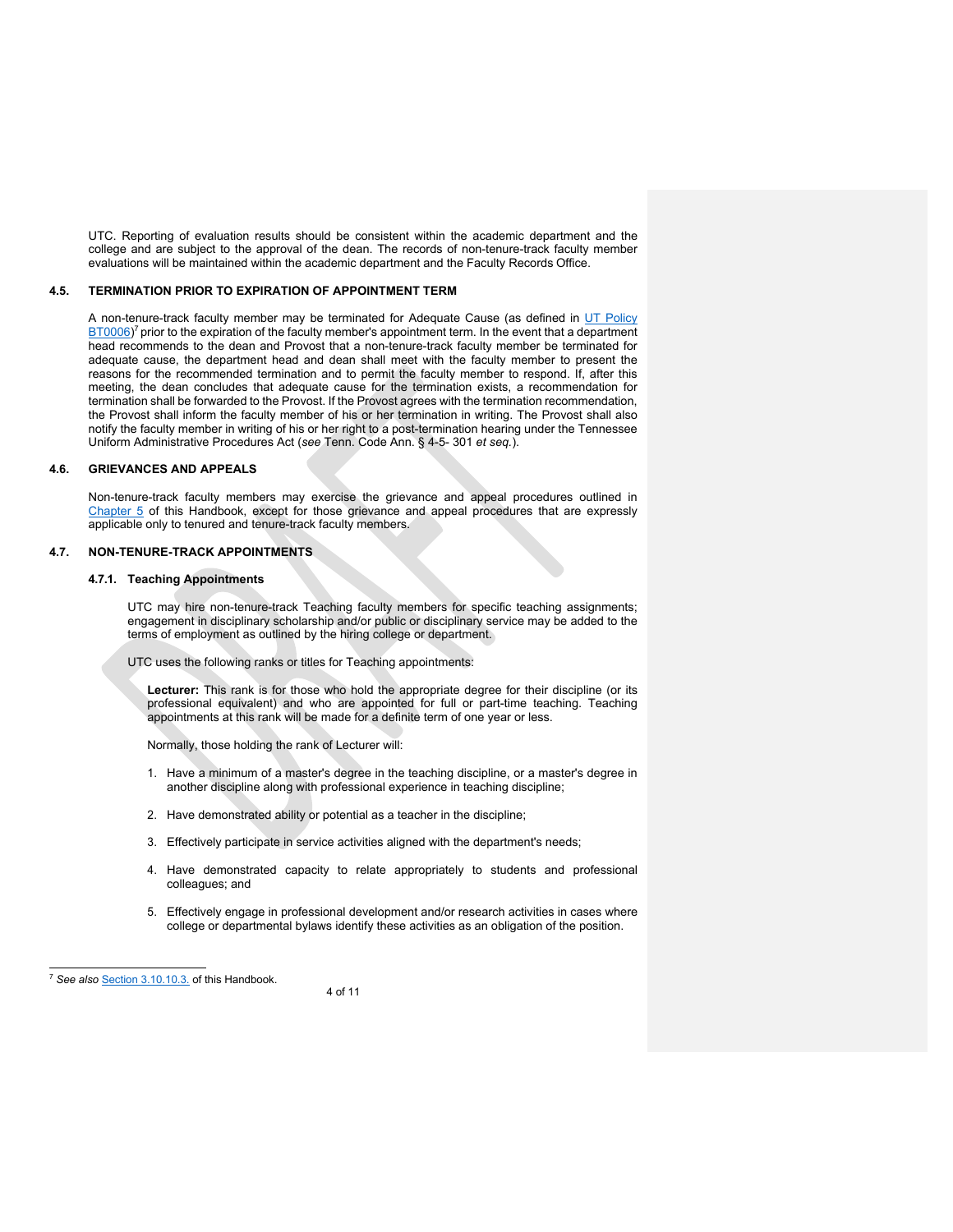**Associate Lecturer:** Faculty members who have held Teaching appointments at the rank of Lecturer for four (4) years will be considered for promotion to the rank of Associate Lecturer, although a record of superior performance may justify earlier consideration. Teaching appointments at this rank will be made for a definite term of up to three years.

Normally, those holding the rank of Associate Lecturer will:

- 1. Have a minimum of a master's degree in the teaching discipline, or a master's degree in another discipline along with professional experience in teaching discipline;
- 2. Have a record as an accomplished teacher in the discipline;
- 3. Have an established record of effective service activities aligned with the department's needs;
- 4. Have demonstrated the ability to relate appropriately to students and professional colleagues; and
- 5. Have a substantial record of professional development and/or research activities in cases where college or departmental bylaws identify these activities as an obligation of the position.

**Senior Lecturer:** Faculty members who have held Teaching appointments at the rank of Associate Lecturer for six (6) years will be considered for promotion to the rank of Senior Lecturer. However, a record of extraordinary performance at the Associate Lecturer level may justify earlier consideration. Additionally, those faculty holding Teaching appointments who were hired prior to the creation of the Associate Lecturer position in 2019 will be considered for promotion to Senior Lecturer after ten (10) years of service at any Teaching appointment rank(s). Teaching appointments at this rank will be made for a definite term of up to five years.

Normally, those holding the rank of Senior Lecturer will:

- 1. Have a minimum of a master's degree in the teaching discipline, or a master's degree in another discipline along with professional experience in teaching discipline;
- 2. Have a significant record as an accomplished teacher in the discipline;
- 3. Have an extended record of effective service activities aligned with the department's needs;
- 4. Have demonstrated a continuing ability to relate appropriately to students and professional colleagues; and
- 5. Have a substantial record of professional development and/or research activities in cases where college or departmental bylaws identify these activities as an obligation of the position.

**Distinguished Lecturer:** This rank is for those Senior Lecturers who hold a degree appropriate to their discipline (or its professional equivalent) and who have demonstrated excellence in teaching. Tenured faculty members within the academic department will evaluate and make recommendations for appointments to the rank of Distinguished Lecturer, in accordance with departmental and college bylaws. Ordinarily, this rank is reserved for senior scholars with established national reputations in their discipline. Teaching appointments at this rank will be made for a definite term of up to five years.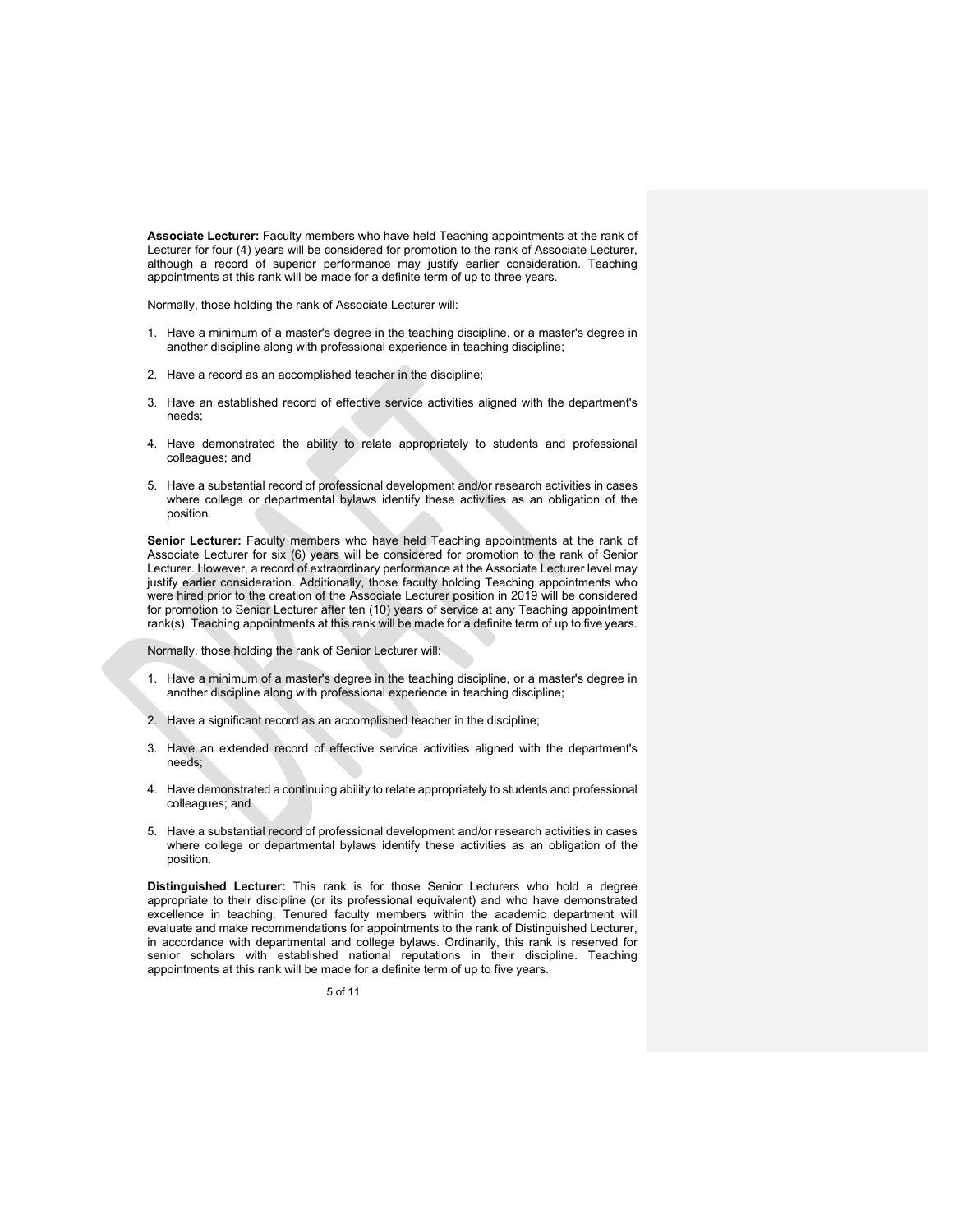All Teaching appointments are renewable subject to availability of funds, satisfactory performance, and staffing needs.

Each academic department shall establish more specific criteria for the appointment/promotion to Teaching ranks within the department, subject to the approval of the dean and Provost. The departmental criteria shall be consistent with, but may be more restrictive than, the criteria outlined in this Faculty Handbook and any criteria established by the college within which the department resides and shall be published in the departmental bylaws. Departmental criteria for appointment/promotion to Teaching ranks shall not be required, however, if more specific criteria have been established by the applicable college, and the dean and Provost have approved application of the college criteria in lieu of departmental criteria. College criteria for appointment/promotion of faculty members to Teaching ranks within the college must be approved by the Provost and published in the college bylaws.

#### **4.7.2. Research Appointments**

UTC may hire non-tenure-track Research faculty members to conduct research and ordinarily does not expect them to engage in teaching or perform public or disciplinary service as a condition of their employment. UTC may hire Research faculty members at any time to meet research needs within the various academic programs. Expectations of teaching duties and service may be added to the terms of employment. Research appointments are supported on extramural funding provided by research grants and contracts; therefore, the appointment periods correspond to the available funding.

UTC uses the following ranks or titles for Research appointments:

**Research Assistant Professor:** This rank is for those who have completed a doctoral degree or terminal degree appropriate to the discipline. Individuals holding such positions demonstrate an ability to initiate independent research and obtain external funding and have a demonstrated capacity to relate appropriately to students and professional colleagues.

**Research Associate Professor:** This rank is for those who have typically held the rank of Research Assistant Professor for four (4) years; have completed a doctoral degree or terminal degree appropriate to the discipline; have a good record of sustained scholarly activity and external financial support; and have demonstrated the ability to relate appropriately to students and professional colleagues. Research Associate Professors have research qualifications and accomplishments consistent with those for appointment at the rank of Associate Professor.8

**Research Professor:** This rank is for those who have typically held the rank of Research Associate Professor for six (6) years; have completed a doctoral degree or terminal degree appropriate to the discipline; have a significant record of sustained, externally funded, scholarly activity that has culminated in national and/or international recognition among their peers; and have demonstrated a continuing ability to relate appropriately to students and professional colleagues. Research Professors have demonstrated research qualifications and accomplishments consistent with those for appointment at the rank of Professor.<sup>9</sup>

All Research appointments typically will be made for a definite term of one year or less but may be made for a definite term longer than one year that corresponds to the available extramural

# **Deleted:** the **Deleted:** and process for evaluating applications **Deleted:** promotion of departmental faculty members holding Teaching appointments **Deleted:** and process for evaluating promotion decisions …

**Commented [HY1]:** Please note that the duration of a Research appointment is supposed to align with the duration of extramural funding for the research being conducted.

**Deleted:** and

**Deleted:** and

<sup>8</sup> See Section 3.2.1.2. of this Handbook regarding criteria for appointment to the rank of Associate Professor.

<sup>&</sup>lt;sup>9</sup> See **Section 3.2.1.3.** of this Handbook regarding criteria for appointment to the rank of Professor.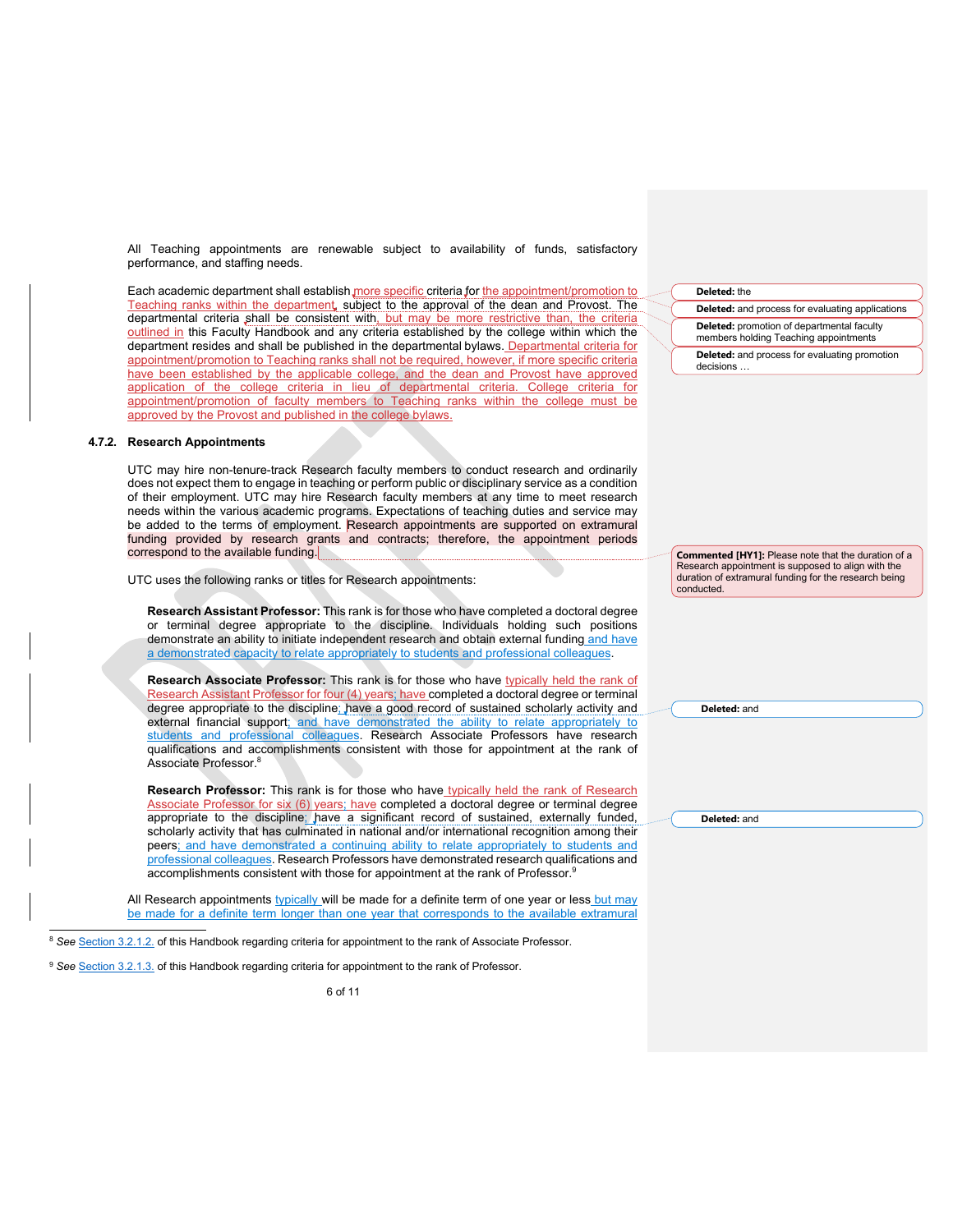funding for the research being conducted. Research appointments may be renewed subject to continued availability of funding, satisfactory performance, and staffing needs.

Each academic department shall establish more specific criteria for the appointment/promotion to Research ranks within the department, subject to the approval of the dean and Provost. The departmental criteria shall be consistent with, but may be more restrictive than, the criteria outlined in this Faculty Handbook and any criteria established by the college within which the department resides and shall be published in the departmental bylaws. Departmental criteria for appointment/promotion to Research ranks shall not be required, however, if more specific criteria have been established by the applicable college, and the dean and Provost have approved application of the college criteria in lieu of departmental criteria. College criteria for appointment/promotion of faculty members to Research ranks within the college must be approved by the Provost and published in the college bylaws.

#### **4.7.3. Clinical Appointments**

UTC may hire non-tenure-track Clinical faculty members to perform professional services and to provide instruction to students in a clinical setting. Faculty members holding Clinical appointments generally are not expected to conduct research or perform public or disciplinary service as a condition of their employment. However, expectations of scholarship and service may be added to the terms of employment.

UTC uses the following ranks or titles for Clinical appointments:

**Clinical Assistant Professor:**<sup>10</sup> This rank is for those who have completed a doctoral degree or terminal degree appropriate to the discipline and are licensed or certified to practice the profession. Individuals holding such positions demonstrate an ability to teach students in a clinical setting and have a demonstrated capacity to relate appropriately to students and professional colleagues. Clinical appointments at this rank will be made for a definite term of one year or less and may be renewed subject to continued availability of funding, satisfactory performance, and staffing needs.

**Clinical Associate Professor:** This rank is for those who have typically held the rank of Clinical Assistant Professor for four (4) years; have completed a doctoral degree or a terminal degree appropriate to the discipline; are licensed or certified to practice the profession; and have demonstrated the ability to relate appropriately to students and professional colleagues Individuals holding such positions have demonstrated clinical and teaching abilities consistent with those for appointment at the rank of Associate Professor.<sup>11</sup> Clinical appointments at this rank will be made for a definite term of up to three years and may be renewed subject to continued availability of funding, satisfactory performance, and staffing needs.

**Clinical Professor:** This rank is for those who have typically held the rank of Clinical Associate Professor for six (6) years; have completed a doctoral degree or a terminal degree appropriate to the discipline; are licensed or certified to practice the profession; and have demonstrated a continuing ability to relate appropriately to students and professional colleagues. Individuals holding such positions have demonstrated clinical and teaching qualifications and accomplishments consistent with those for appointment at the rank of Professor.<sup>12</sup> Clinical appointments at this rank will be made for a definite term of up to five

7 of 11 <sup>12</sup> *See* Section 3.2.1.3. of this Handbook regarding criteria for appointment to the rank of Professor.

#### **Deleted:** and

#### **Deleted:** the

**Deleted:** and process for evaluating applications **Deleted:** promotion of departmental faculty members holding Research appointments

**Deleted:** and process for evaluating promotion decisions

| Deletr<br>ea: |  |
|---------------|--|
| Deleted: who  |  |

| ä, | <b>Deleted: and</b> |
|----|---------------------|
|    | Deleted: who        |
|    |                     |
|    |                     |

| <b>Deleted: and</b> |  |
|---------------------|--|
| Deleted: who        |  |

 $10$  Effective August 1, 2018, all non-tenure-track faculty appointments at the rank of Clinical Instructor will be converted to appointments at the rank of Clinical Assistant Professor.

<sup>11</sup> *See* Section 3.2.1.2. of this Handbook regarding criteria for appointment to the rank of Associate Professor.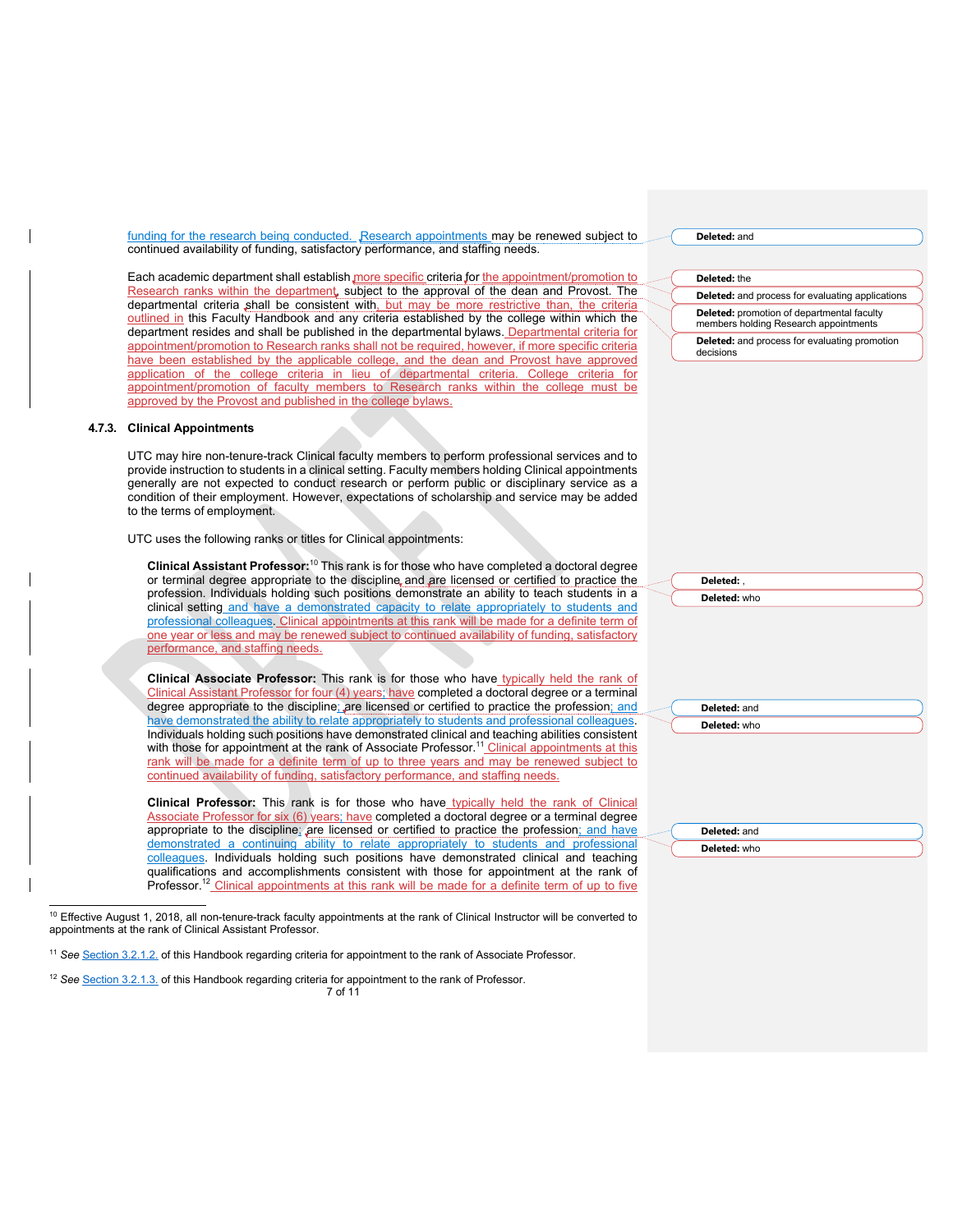years and may be renewed subject to continued availability of funding, satisfactory performance, and staffing needs.

Each academic department shall establish more specific criteria for the appointment/promotion to Clinical ranks within the department, subject to the approval of the dean and Provost. The departmental criteria shall be consistent with, but may be more restrictive than, the criteria outlined in this Faculty Handbook and any criteria established by the college within which the department resides and shall be published in the departmental bylaws. Departmental criteria for appointment/promotion to Clinical ranks shall not be required, however, if more specific criteria have been established by the applicable college, and the dean and Provost have approved application of the college criteria in lieu of departmental criteria. College criteria for appointment/promotion of faculty members to Clinical ranks within the college must be approved by the Provost and published in the college bylaws.

#### **4.7.4. Faculty of Practice Appointments**

UTC may hire non-tenure-track Faculty of Practice faculty members to meet instructional and research needs, with the specific intent of bringing practicing professionals into the classroom and research laboratories.

UTC uses the following ranks or titles for Faculty of Practice appointments:

**Assistant Professor of Practice:** <sup>13</sup> This rank is for those who have completed a doctoral degree or terminal degree appropriate to the field, are licensed or certified to practice the profession where appropriate, or have substantial professional experience. Individuals holding such positions demonstrate an ability to teach and/or conduct research based on their experience and practice in the profession and have a demonstrated capacity to relate appropriately to students and professional colleagues. Faculty of Practice appointments at this rank will be made for a definite term of one year or less and may be renewed subject to continued availability of funding, satisfactory performance, and staffing needs.

**Associate Professor of Practice:** This rank is for those who have typically held the rank of Assistant Professor of Practice for four (4) years; have completed a doctoral degree or a terminal degree appropriate to the field, are licensed or certified to practice the profession where appropriate, or have substantial professional experience; and have demonstrated the ability to relate appropriately to students and professional colleagues. Individuals holding such positions have demonstrated practice in the profession and teaching and/or research abilities consistent with those for appointment at the rank of Associate Professor.<sup>14</sup> Faculty of Practice appointments at this rank will be made for a definite term of up to three years and may be renewed subject to continued availability of funding, satisfactory performance, and staffing needs.

**Professor of Practice:** This rank is for those who have typically held the rank of Associate Professor of Practice for six (6) years; have completed a doctoral degree or a terminal degree appropriate to the field, are licensed or certified to practice the profession where appropriate, or have substantial professional experience; and have demonstrated a continuing ability to relate appropriately to students and professional colleagues. Individuals holding such positions have demonstrated practice in the professional and teaching or research

**Deleted:** All Clinical appointments will be made for a definite term of one year or less and may be renewed subject to continued availability of funding, satisfactory performance, and staffing needs.¶

#### **Deleted:** the

¶

**Deleted:** and process for evaluating applications **Deleted:** promotion of departmental faculty

members holding Clinical appointments

| <b>Deleted:</b> and process for evaluating promotion |  |  |
|------------------------------------------------------|--|--|
| decisions                                            |  |  |

| U               |                 |  |
|-----------------|-----------------|--|
|                 | Deleted: or who |  |
| a<br>J<br>r     |                 |  |
|                 |                 |  |
|                 |                 |  |
| $\frac{e}{2}$   |                 |  |
|                 |                 |  |
|                 |                 |  |
|                 |                 |  |
| f<br>a          |                 |  |
|                 |                 |  |
| ו               | Deleted: or     |  |
| e<br>7          | Deleted: who    |  |
|                 |                 |  |
| יי ייין שון גען |                 |  |
|                 |                 |  |
|                 |                 |  |
|                 |                 |  |
|                 |                 |  |
|                 |                 |  |
| e<br>B          |                 |  |
|                 |                 |  |
|                 | Deleted: or     |  |
| 2               | Deleted: who    |  |

<sup>&</sup>lt;sup>13</sup> Effective August 1, 2018, all non-tenure-track faculty appointments at the rank of Instructor of Practice will be converted to appointments at the rank of Assistant Professor of Practice.

<sup>14</sup> *See* Section 3.2.1.2. of this Handbook regarding criteria for appointment to the rank of Associate Professor.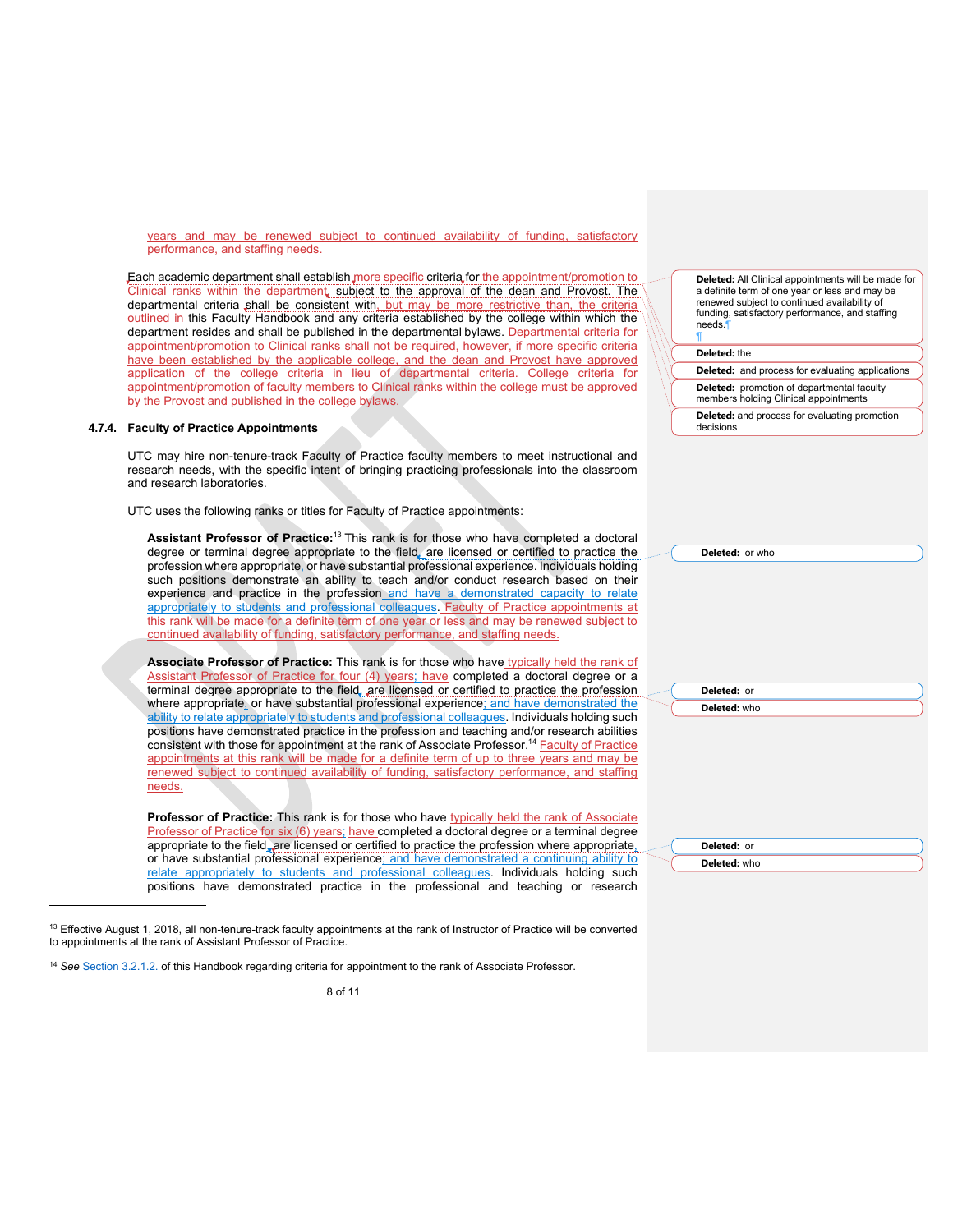accomplishments consistent with those for appointment at the rank of Professor.<sup>15</sup> Faculty of Practice appointments at this rank will be made for a definite term of up to five years and may be renewed subject to continued availability of funding, satisfactory performance, and staffing needs.

Each academic department shall establish more specific criteria for the appointment/promotion to Faculty of Practice ranks within the department, subject to the approval of the dean and Provost. The departmental criteria shall be consistent with, but may be more restrictive than, the criteria outlined in this Faculty Handbook and any criteria established by the college within which the department resides and shall be published in the departmental bylaws. Departmental criteria for appointment/promotion to Faculty of Practice ranks shall not be required, however, if more specific criteria have been established by the applicable college, and the dean and Provost have approved application of the college criteria in lieu of departmental criteria. College criteria for appointment/promotion of faculty members to Faculty of Practice ranks within the college must be approved by the Provost and published in the college bylaws.

#### **4.7.5. Adjunct Faculty Appointments**

Individuals who provide compensated or uncompensated service to the instructional and/or research programs of UTC on a semester-by-semester basis will receive Adjunct Faculty appointments. Normally the dean, as a designee of the Provost and in consultation with the department head, will issue letters of appointment to Adjunct Faculty members listing their specific duties and compensation. In coordination with the Provost, each dean will be responsible for developing protocols appropriate to the college in order to insure consistency in Adjunct Faculty appointments.

Exempt employees of UTC may receive an Adjunct Faculty appointment in an academic department other than the employee's primary appointment. Such arrangements must be approved by the employee's supervisor and must not conflict with the execution of his or her primary duties.

All Adjunct Faculty members who teach must hold the appropriate degree required for teaching within the academic discipline. Adjunct Faculty members may supervise clinical experiences or assume other responsibilities within the guidelines set forth in university, college, and departmental policies. Individuals with Adjunct Faculty appointments are not eligible for tenure.

#### **4.7.6. Visiting Faculty Appointments**

Academic programs may invite Visiting Faculty members to teach, participate in scholarly work, or both within the program. The Visiting Faculty member shall have the professional credentials and level of education required of faculty members in the academic program.

Visiting Faculty members do not participate in the governance of the academic department. A Visiting Faculty appointment is typically for an academic year but may be extended upon recommendation of the department head and dean. One-year Visiting Faculty members are not subject to annual performance reviews. The Provost will issue letters of appointment to Visiting Faculty members. Individuals with Visiting Faculty appointments are not eligible for tenure.

# **4.7.7. Distinguished Scientist Appointments**

Distinguished Scientist appointments may be awarded to individuals who contribute significantly to nationally and internationally recognized research (e.g., scientists employed at Oak Ridge National Laboratory). The salary of an individual appointed as such is paid by the individual's **Deleted:** All Faculty of Practice appointments will be made for a definite term of up to three years and may be renewed subject to continued availability of funding, satisfactory performance, and staffing needs. ¶

#### **Deleted:** the

**Deleted:** and process for evaluating applications for promotion of departmental faculty members holding Faculty of Practice appointments

**Deleted:** and process for evaluating promotion decisions

<sup>15</sup> *See* Section 3.2.1.3. of this Handbook regarding criteria for appointment to the rank of Professor.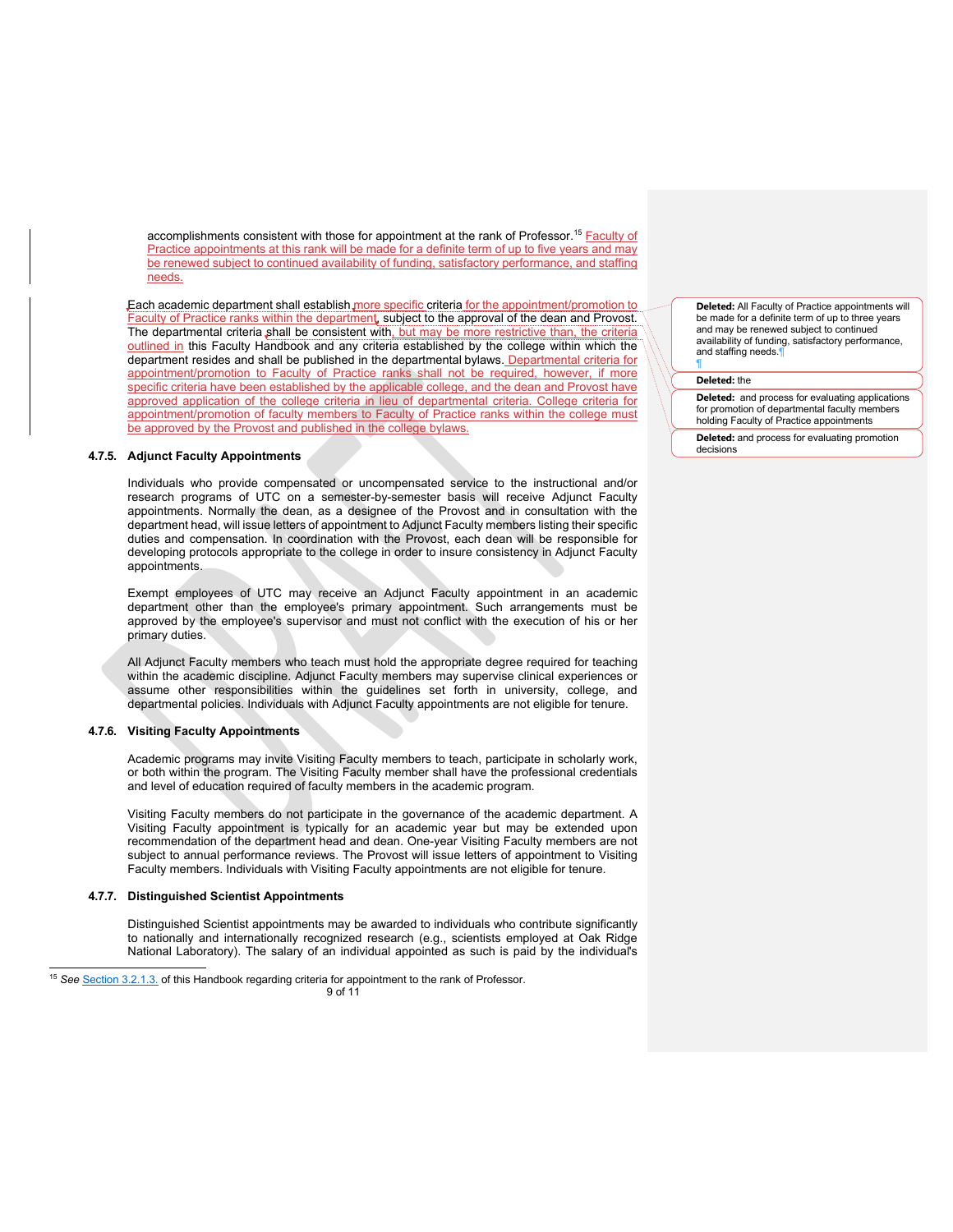primary employer, not UTC. A Distinguished Scientist appointment is typically for one year but may be extended by the Provost upon recommendation of the department head and dean. Oneyear Distinguished Scientist faculty members are not subject to annual performance reviews. The Provost will issue letters of appointment to Distinguished Scientist faculty members. Individuals with Distinguished Scientist appointments are not eligible for tenure.

#### **4.7.8. Intercampus Academic Appointments**

Intercampus Academic appointments are sometimes authorized when it appears that a faculty member at one campus has expertise that qualifies him/her for participation in the work of an academic department on another campus, and when the academic department has need for his/her services. The definition and extent of such intercampus participation is determined by mutual agreement between the faculty member and the respective department heads, deans and Provosts involved. In these cases, the following guidelines are observed:

- **1.** The appointment is normally without salary or tenure in the cooperating academic department awarding the intercampus appointment; tenure (if any) and salary continue to be linked with the faculty member's home academic department (i.e., the department from which the visiting faculty member is coming).
- **2.** The department head of the home academic department recommends the intercampus appointment to the department head of the cooperating academic department following information discussion or negotiation.
- **3.** The appointment is made by the cooperating academic department subject to the approval of the dean, Provost, and Chancellor.
- **4.** The title of the faculty member in the cooperating academic department is determined by mutual agreement between the department head and the faculty member, subject to the approval of the dean and Provost.

# **4.8. PROMOTION**

# **1.8.1. Guidelines for Promotion**

Promotion is a recognition of promise and a sign of confidence that a faculty member is capable of greater accomplishments and of assuming greater responsibilities within UTC. The policy of UTC is to make promotion decisions objectively, equitably, impartially and strictly on the basis of merit. Faculty members holding non-tenure-track appointments eligible for promotion who wish to be promoted to a higher rank must meet the criteria for appointment to the higher rank outlined in this Faculty Handbook and in college and departmental bylaws. Promotion criteria should be weighted in relation to a faculty member's assigned responsibilities.

#### **1.8.2. Promotion Review Procedures**

Each department shall establish procedures governing the review and consideration of applications for promotion by non-tenure-track faculty that are consistent with the procedures established in this Faculty Handbook and college bylaws, but which may be more restrictive. Departmental procedures shall be effective upon approval by the dean and the Provost and shall be published in the bylaws of the department. Departmental shall not be required, however, if the dean and the Provost have approved application of procedures established in college bylaws in lieu of departmental procedures.

10 of 11 A calendar is established annually by the Provost that should be followed for the review and **Deleted:** ¶